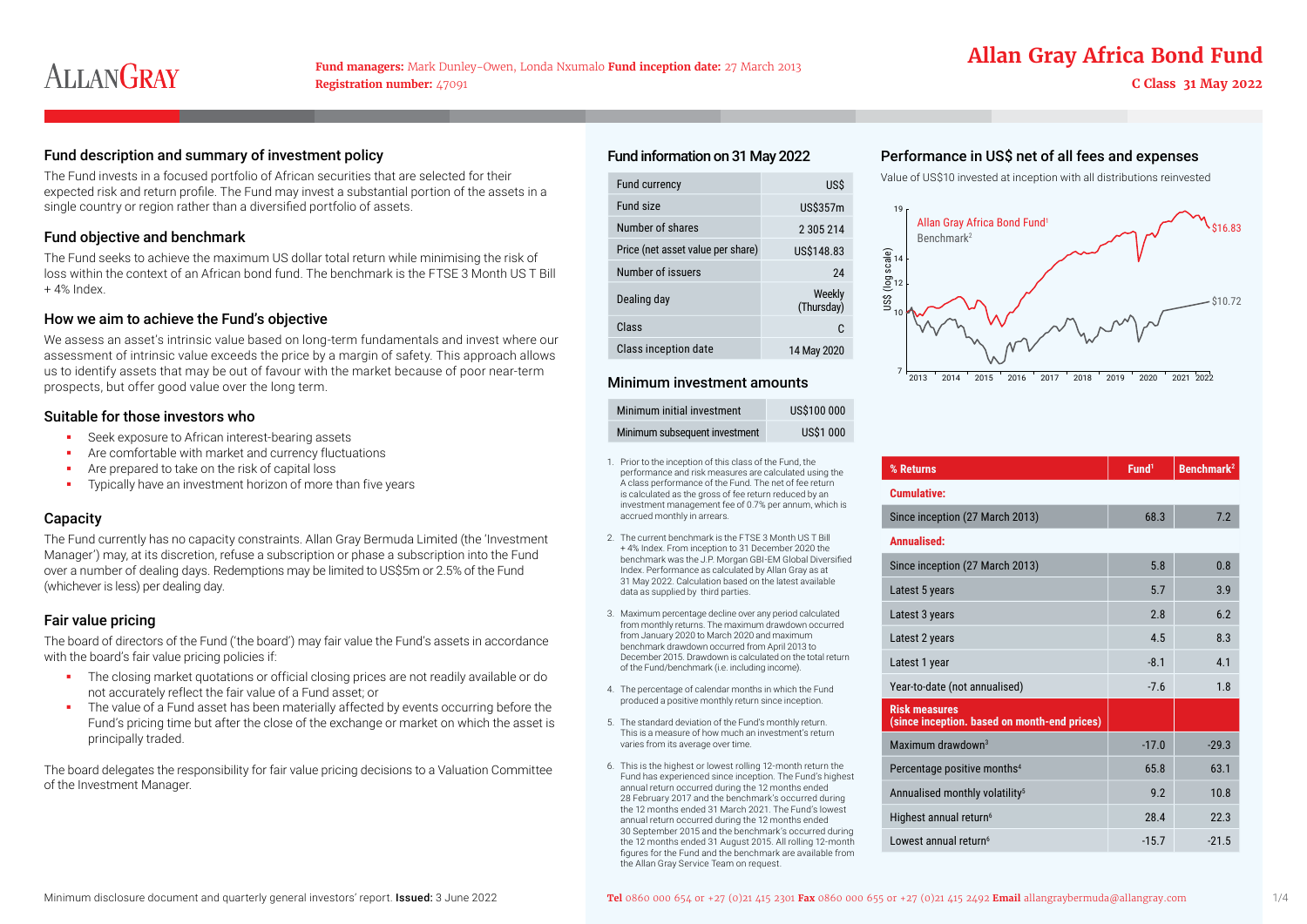## **Fund managers:** Mark Dunley-Owen, Londa Nxumalo **Fund inception date:** 27 March 2013 **Allan Gray Africa Bond Fund**

### Meeting the Fund objective

The Fund seeks to achieve the maximum US dollar return while minimising the risk of loss within the context of an African bond fund. The Fund experiences periods of underperformance in pursuit of this objective. Since inception the Fund has outperformed its benchmark and delivered positive absolute returns in US dollars.

### Subscription and redemption charge

Investors may be charged 0.5% when subscribing for Fund shares. Investors may be charged 0.5% when redeeming Fund shares in the case of significant redemptions. These charges are paid into the Fund to offset the costs associated with the transactions that are borne by the Fund. The Investment Manager may waive these charges if transactions substantially offset one another.

### Annual management fee

The management fee consists of a fixed fee of 0.70% p.a.

### Total expense ratio (TER) and transaction costs $7$

The annual management fee charged is included in the TER. The TER is a measure of the actual expenses incurred by the Fund over a one and three-year period (annualised). Since Fund returns are quoted after deduction of these expenses, the TER should not be deducted from the published returns (refer to page 4 for further information). Transaction costs are disclosed separately. The TER and transaction costs cannot be determined accurately because of the short life span of the class. Calculations are based on actual data where possible and best estimates where actual data is not available.

| TER and transaction costs breakdown for the 1- and 3-year period ending 31 March 2022 | 1yr % | 3yr % |
|---------------------------------------------------------------------------------------|-------|-------|
| <b>Total expense ratio</b>                                                            | 0.82  | 0.86  |
| Management fee                                                                        | 0.70  | 0.70  |
| Custody fees                                                                          | 0.10  | 0.09  |
| Other costs excluding transaction costs                                               | 0.02  | 0.07  |
| <b>Transaction costs</b>                                                              | 0.00  | 0.00  |
| <b>Total investment charge</b>                                                        | 0.82  | 0.86  |

7. Prior to the inception of this class of the Fund, the TER and transaction costs data is that of the A Class of the Fund, reduced by 0.3% p.a.

|  | Fund positioning on 31 May 2022 <sup>8</sup> |  |  |
|--|----------------------------------------------|--|--|
|--|----------------------------------------------|--|--|

|                           | Local currency | Foreign currency | % of portfolio |
|---------------------------|----------------|------------------|----------------|
| Governments <sup>10</sup> | 18.6           | 51.7             | 70.3           |
| South Africa              | 6.8            | 4.0              | 10.7           |
| Uganda                    | 9.6            | 0.0              | 9.6            |
| Senegal                   | 0.0            | 9.2              | 9.2            |
| <b>Ivory Coast</b>        | 0.0            | 8.9              | 8.9            |
| Egypt                     | 1.4            | 7.2              | 8.6            |
| Kenya                     | 0.0            | 8.3              | 8.3            |
| Ghana                     | 0.0            | 6.9              | 6.9            |
| <b>United States</b>      | 0.0            | 3.9              | 3.9            |
| Nigeria                   | 0.0            | 1.7              | 1.7            |
| <b>Benin</b>              | 0.0            | 1.6              | 1.6            |
| <b>Botswana</b>           | 0.6            | 0.0              | 0.6            |
| Namibia                   | 0.2            | 0.0              | 0.2            |
| Corporates <sup>10</sup>  | 0.0            | 26.1             | 26.1           |
| Nigeria                   | 0.0            | 12.5             | 12.5           |
| Ghana                     | 0.0            | 5.3              | 5.3            |
| Zambia                    | 0.0            | 3.9              | 3.9            |
| South Africa              | 0.0            | 2.3              | 2.3            |
| <b>Mauritius</b>          | 0.0            | 1.1              | 1.1            |
| Togo                      | 0.0            | 1.0              | 1.0            |
| Cash <sup>9</sup>         | 0.8            | 2.8              | 3.6            |
| <b>Total (%)10</b>        | 19.4           | 80.6             | 100.0          |

### Weighted average yield on 31 May 2022

|                     | Weighted average yield (%) | % of portfolio |
|---------------------|----------------------------|----------------|
| Local currency      | 12.8                       | 18.6           |
| Other <sup>11</sup> | 7.7                        | 13.4           |
| US\$                | 10.1                       | 64.4           |
| Cash                | 0.0                        | 3.6            |
| <b>Total</b>        | 9.9                        | 100.0          |

### Asset allocation on 31 May 2022

| <b>Asset Class</b>                                 | <b>Total</b> |
|----------------------------------------------------|--------------|
| Net equity                                         | 0.0          |
| Hedged equity                                      | 0.0          |
| Property                                           | 0.0          |
| Commodity-linked                                   | 0.0          |
| <b>Bonds</b>                                       | 93.5         |
| Money market, bank deposits and<br>currency hedges | 6.5          |
| Total $(\%)^{10}$                                  | 100.0        |

- 8. The total Nigerian exposure includes accruals for naira-settled currency forwards, valued at the Nigerian Autonomous Foreign Exchange Rate (NAFEX), that are shown under cash.
- 9. Cash is held in multiple currencies and includes USD treasury bills.
- 10.There may be slight discrepancies in the totals due to rounding.
- 11. Represents all non-cash holdings not denominated in local African currency or US\$ (eg. EUR)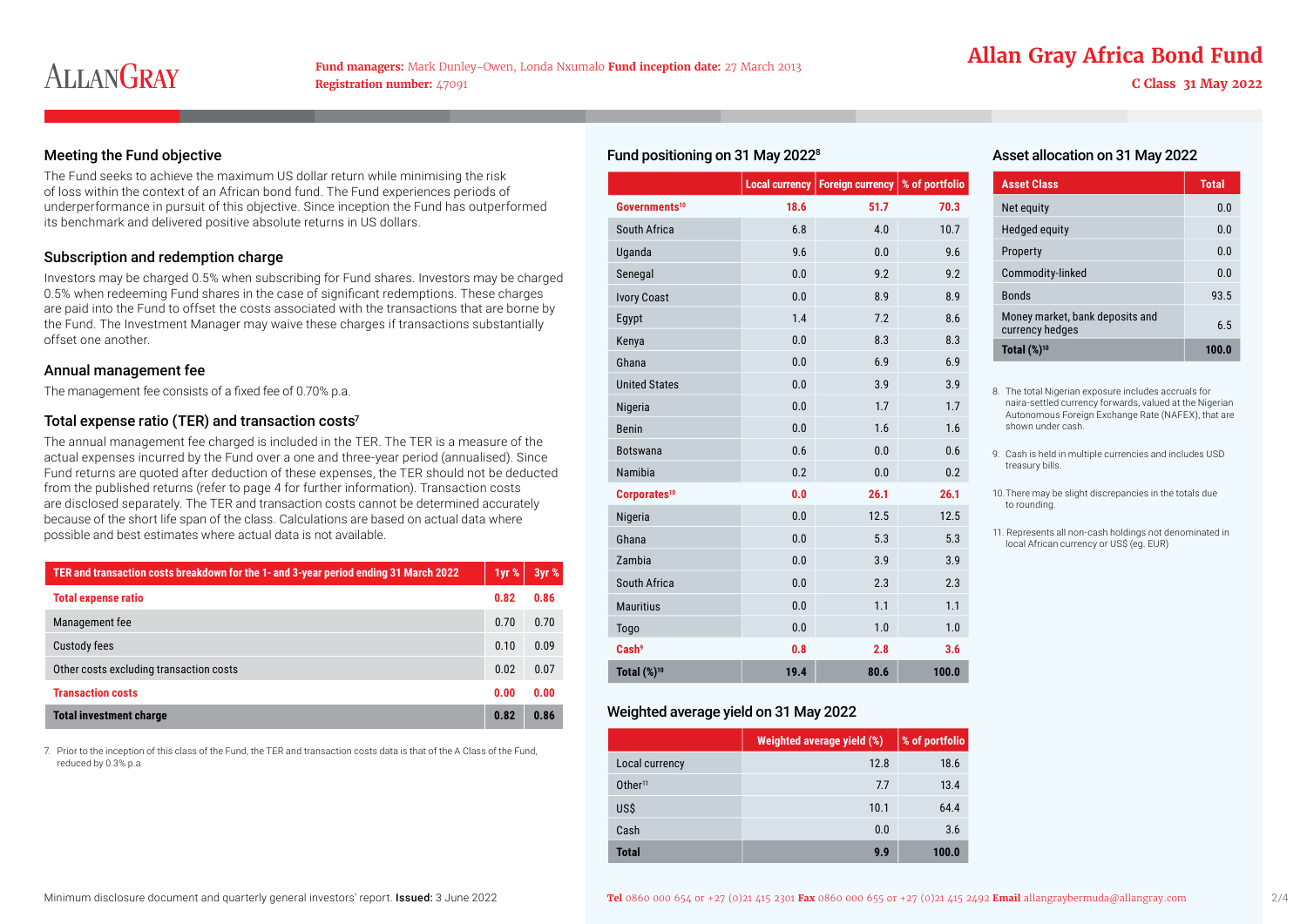**Registration number:** 47091 **C Class 31 May 2022**

## **Allan Gray Africa Bond Fund Fund managers:** Mark Dunley-Owen, Londa Nxumalo **Fund inception date:** 27 March 2013

The narrative about inflation being transitory – a common refrain among major central banks during the pandemic recovery period – has decisively been put to rest. Developed country policymakers are increasingly waking up to the reality of persistently higher prices and this has been a rude awakening: US inflation reached 40-year highs in February, printing at a whopping 7.9%. During the quarter, the Federal Reserve ended its asset purchase programme and embarked on its first rate hike of 25 basis points. The Bank of England implemented its third rate hike in a row, while the European Central Bank announced the winding down of asset purchases from the end of March.

If the major central banks were still in bed recovering from the rude inflationary wake-up call, then Russia's invasion of Ukraine must have been akin to being splashed with a bucket of ice cold water. The sanctions imposed on Russia resulted in the oil price touching US\$140 per barrel, the highest since 2008. The conflict has also affected global food prices, given that Russia and Ukraine are large wheat exporters. The sad reality is that the conflict has not only resulted in unjustifiable human suffering and loss of life in Ukraine but has also exported economic pain to the rest of the world through higher food and fuel prices, which have a particularly harmful effect on people in developing countries.

Rising global interest rates, food and oil prices pose a *multiple* whammy for African credits. Like many risk assets, African bonds have benefited from loose developed country monetary policy, which resulted in inflows – some of which will start to reverse. Higher food and oil prices have implications for current accounts, inflation and (in some cases) fiscal accounts. While higher oil prices are a boon for oil exporters, they are a curse for oil importers. And higher global food prices affect all. Below are three examples of how these issues are playing out in some key African countries:

**Egypt:** The banking system's net foreign assets have been declining since early 2021, pointing to foreign investor outflows. Egypt is the largest wheat importer in the world, and bread is heavily subsidised. Therefore, higher wheat prices will put pressure on both the fiscus and the current account. So far, the Central Bank has responded by devaluing the Egyptian pound and hiking interest rates by 100 basis points.

- Nigeria: The oil exporter has been struggling to meet its OPEC quota due to pipeline vandalism and a chronic lack of investment in oil infrastructure, resulting in the country partly missing out on higher prices. Whatever revenue benefit there is from higher oil prices will largely be eroded by fuel price subsidies. These were supposed to be scrapped in June, but the government has balked at doing this in a pre-election year.
- Ghana: Market jitters over fiscal sustainability led to the Eurobonds and the cedi selling off sharply from January. Moody's downgrade to Caa1 made matters worse. The authorities are adamant they can stabilise the ship without an IMF programme, which is the very thing that may be needed to restore investor confidence. Ghanaian assets remain under pressure, with the Eurobonds trading at distressed levels.

Increased market volatility during the quarter presented us with opportunities to make good value additions and switches. We sold out of Tunisia and Zambia and added First Quantum Minerals, Liquid Telecom, Benin and Nigeria Eurobonds. We also switched out Egypt and Ghana local currency for Eurobonds, while reducing the Fund's overall exposure to Ghana. Finally, we added Kenya, Senegal and Côte d'Ivoire Eurobonds.

The Fund is currently invested as follows: 23% in corporate Eurobonds, which we view as defensive; 21% in local currency debt (mostly Uganda and South Africa), which has also proven defensive; and 46% in sovereign Eurobonds, which are offering good value due to the recent market sell-off. The Fund has 7% in US dollar cash and 3% in local currency cash (mostly naira). We continue to exit the Nigerian market as the currency forwards mature.

### Commentary contributed by Londa Nxumalo

**Fund manager quarterly commentary as at 31 March 2022**